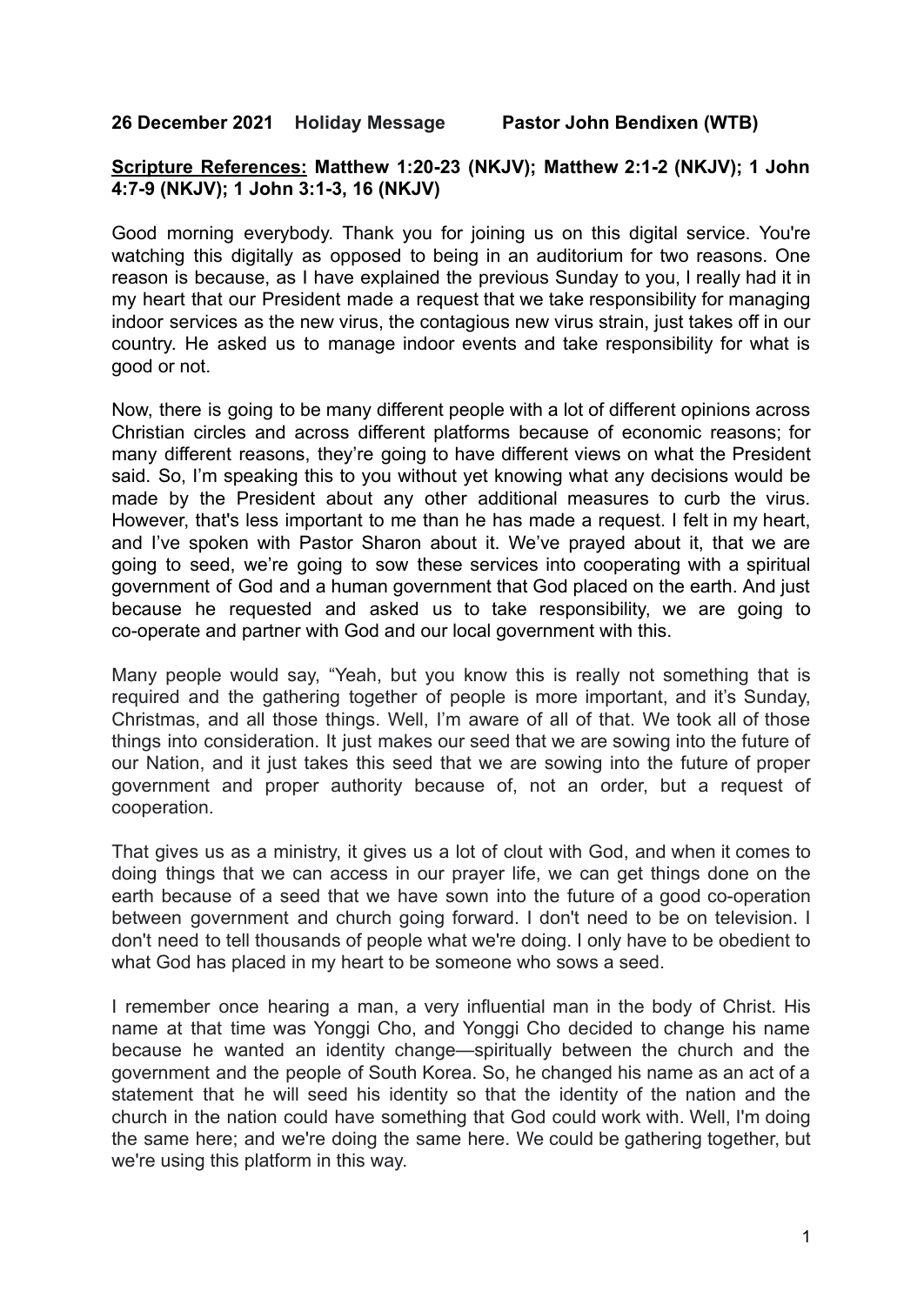So, without speaking any more about that, I believe that this is going to give us a good platform that we can go forward with, in our prayer time and in our Christian walk with God in the early parts of next year. Remember, for next year, and I'll talk about this on the New Year's message, just after New Year, on that Sunday message; I'll talk about Big and Bold Version 2 in 2022.

Let's read Matthew chapter 1 because this is where our salvation began. This is where our joyful Christmas message begins. Matthew 1, verse 20 says: <sup>20</sup> But while **he thought about things,** this is Joseph; he finds out that his wife is pregnant, but they haven't been married and they're not together, and they haven't been together, so he thinks things are not as they should be.

**²**⁰ **But while he thought about these things,** *Joseph,* **behold, an angel of the Lord appeared to him in a dream, saying, "Joseph, son of David, do not be afraid to take to you Mary your wife, for that which is conceived in her is of the Holy Spirit. ²¹ And she will bring forth a Son, and you shall call His name Jesus, for He will save His people from their sins." ²² So all this was done that it might be fulfilled which was spoken by the Lord through the prophet, saying: ²³ "Behold, the virgin shall be with child, and bear a Son, and they shall call His name Immanuel," which is translated, "God with us." (Matthew 1:20-23 NKJV)**

Of course, and a Christmas Sunday Service, I want to talk about many different things, but it began with a woman who was obedient to God. She heard a message from God; she made her physical body; she made her entire future available to God, the Father, to bear a Son and to have a Son that would eventually go on to become our Saviour.

What a moment for any woman to have an encounter with God? What a moment for a man, who is not yet married to a woman, but she is pregnant, knowing actually that she is not pregnant by another man, but pregnant by God. I mean, what a moment this is for two people, two individuals having encounters with Jehovah. Two individuals have encounters with the God of Abraham. Two individuals, having an encounter, with the words of the Prophets from generations that have spoken and declared this moment to come to pass. What a time?

I sometimes think about what Mary's thoughts would have been every day, as her stomach grew bigger and the baby grew bigger in her stomach. I often think about Joseph walking around town, and in the nighttime, lying on his bed thinking about how this is possible, how this could happen? What is his responsibility as a father, going to raise this child, that is going to be named Jesus and is God with us? How do I raise this Son? Quite a lot of things.

I speak like this because at this moment in time, that is just the beginning of the story, but the beginning of the story, of course, had a lot of humanity in it. It had divinity in it. Supernatural things were happening all the time. We will talk about some of those supernatural things, but there was a lot of humanity, a lot of human involvement, to get Jesus into the earth, to have Jesus say the things that He said to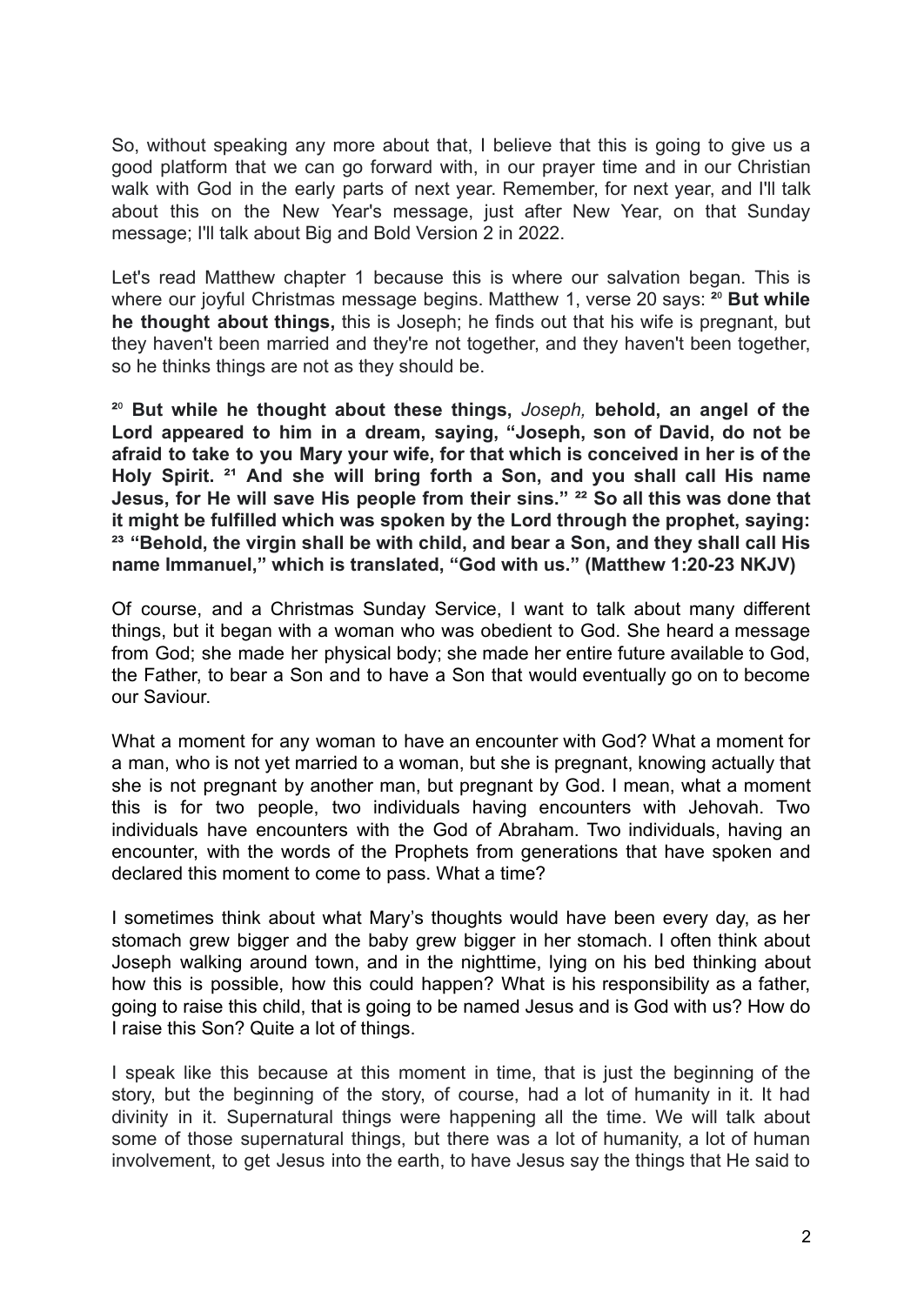be in a place where He became flesh. A lot of humanity, obviously in the beginning stages there's a lot less of the Divine Christ, there is a lot more of the human Chris, the baby Jesus. There is a lot more, of the parental engagement, and there is a lot more humanity involved in the early stages of Jesus' life. I mean, it's just interesting for us to consider this because there are times in our lives, and I feel, and I sense in my heart that as a church, as the Nation's go, we are in a significant moment. Notwithstanding that, we're almost two years into a pandemic, global crisis, virus scenario. Not to mention that, but things are not as normal, and I have reflected on normal as it used to be, and normal as it is now.

I feel we are at a precipice, at a crossing point, and we might find ourselves as we are engaging in new things; we might find ourselves in the same place that Mary and Joseph were in, pondering the things that God speaks to our spirits. Holding them, carrying them, and we may have some human moments that are allowed, it's allowed to have thoughts. I mean, Mary and Joseph were pondering these things, and then he had a visitation in a dream. So, it's okay to ponder from a natural point of view. It's okay to ponder. What is going on? How do I respond? What is my place in this, and what is my next set of actions? It's okay to do that, but then it is important to act spiritually and act in line of the Word of God, and the prayers that we prayed, and what God has placed in our lives for His sake and His Kingdom and His Glory.

Matthew 2:1 **<sup>1</sup> Now after Jesus was born in Bethlehem of Judea in the days of Herod the king, behold, wise men from the East came to Jerusalem, <sup>2</sup> saying, "Where is He who has been born King of the Jews? For we have seen His star in the East and have come to worship Him." (Matthew 2:1-2 NKJV)** I wanted to read that part to you because to me that even though there were all these human moments and Jesus was still a little baby and He was very dependent physically on the care of His mother and father, and on the environment that He had to grow up in.

There was already a divine surge of worship for Jesus, a divine surge of this King that was born. There was divine energy in the universe that was there to welcome Jesus into the earth. I say to you; I sense that there is a divine surge that is happening for the glory and the worship of God. There is a divine surge happening now, that the King of Kings and the Lord of Lords is about to show Himself and manifest Himself in the church of the Lord Jesus Christ, in ways that we could not and have not yet been able to comprehend. It is like Ephesians say; it is beyond our imaginations. It is beyond our wildest dreams.

Jesus, the Holy Spirit, the Heavenly Father, is about to do something majestic and glorious, and the earth's energy, the earth's spiritual forces, the people that God has placed on the earth, they know it. You can feel it; you can sense it. His church and the spiritual people realise this is the turning point. The church is certainly at a turning point.

I want to say from one John chapter four, verse 7, **<sup>7</sup> Beloved, let us love one another, for love is of God; and everyone who loves is born of God and knows God. <sup>8</sup> He who does not love does not know God, for God is love. (1 John 4:7-8** NKJV). So, this is a moment for us, in this season, to really, really focus on loving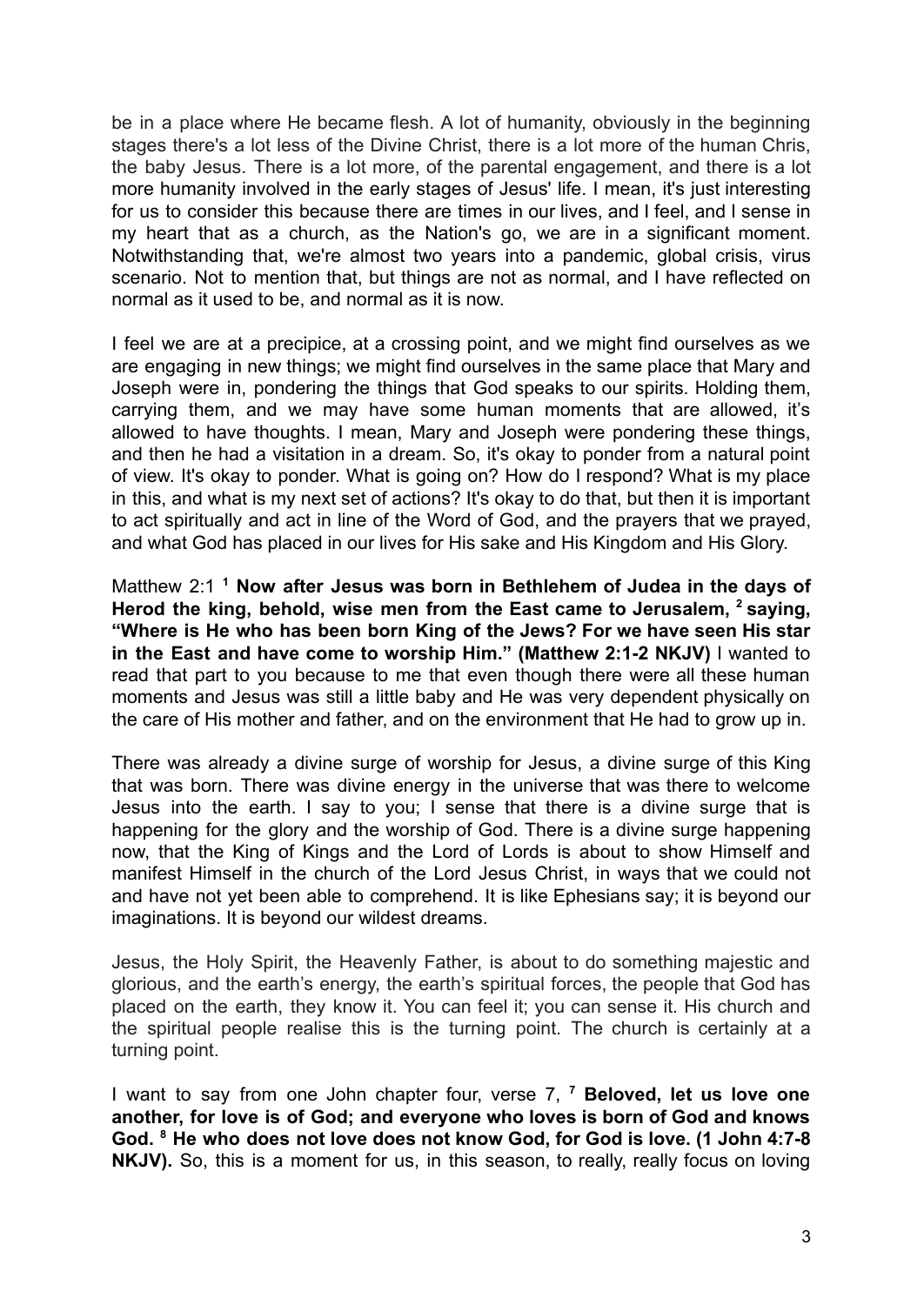God and loving as God loves. I want to encourage you to follow God's agenda in every relationship you have in this season. Don't follow the agenda that you have predetermined for yourself. I think I am going to take a lot of time off to myself, and I am going to watch a lot of TV, or I am going to read books, and that is my relaxation. I want to suggest to you; I want to encourage you, rather take the time to be the love of God to some people. Watch the fruit, watch the joy, watch the change that begins to come, when you are more tolerant, when you're more kind, when you're more gentle, when you are expressing the love of God in this season.

**<sup>8</sup> He who does not love does not know God, for God is love. <sup>9</sup> In this the love of God was manifested toward us, that God has sent His only begotten Son into the world, that we might live through Him. (1 John 4:8-9 NKJV)** Because Jesus was born to die—He was born in His humanity; so that He could die in His humanity. We have been blessed with the privilege of living life through His Son, Jesus, our Saviour, Jesus.

In 1 John Chapter 3 verse one to three, the Word says **<sup>1</sup> Behold what manner of love the Father has bestowed on us, that we should be called children of God!** What an awesome thing that we should be called children of God. **Therefore the world does not know us.** If you are someone who loves Jesus, they don't fully understand you, **<sup>2</sup> … and it has not yet been revealed what we shall be, but we know that when He is revealed, we shall be like Him, for we shall see Him as He is. <sup>3</sup> And everyone who has this hope in Him, purifies himself, just as He is pure. (1 John 3:1-3 NKJV)**

What a wonderful thing to look forward to, that we are being changed even now, and then at some point in our eternal future, we will look just like Him. We will be just like Him. Everything about Him, we will be like HIm, and that is the thing that we strive for now. Right now, in this season. You don't have to wait to make a new years resolution. You don't have to wait until some big event happens. You don't have to wait until some crisis happens. You don't have to wait for another day. You can do it right now and say, Lord, I am becoming more like You, and the way I am going to do it is, I am going to love the people around me, I am going to use this season which is already here—a Thanksgiving season. It is already something that we remember that Jesus was born so that we could have this kind of wonderful, glorious life in Him.

I want to go back to the scripture that is one John three verse 16. **<sup>16</sup> By this we know love,** *love;* **by this we know love, because He laid down His life for us. And we also ought to lay down our lives for the brethren. (1 John 3:16 NKJV)** It is part of what I am encouraging you and imparting to you, that in this season … Tell me: Who does not like to be served on a vacation or on downtime? Who does not like to have someone bring them while they are sitting on the couch or watching the sunset over the ocean or enjoying the outdoors, perhaps sitting on the patio, maybe you are just indoors relaxing on the couch? Who doesn't like to have somebody say, "Can I make you a cup of coffee? Can I make you a cup of tea?" And when they come and bring you something, maybe there is a biscuit on it or something, chocolate, something that's nice. Who doesn't like to have little favours and little servings, little things done for them and to them like that? Who doesn't like to have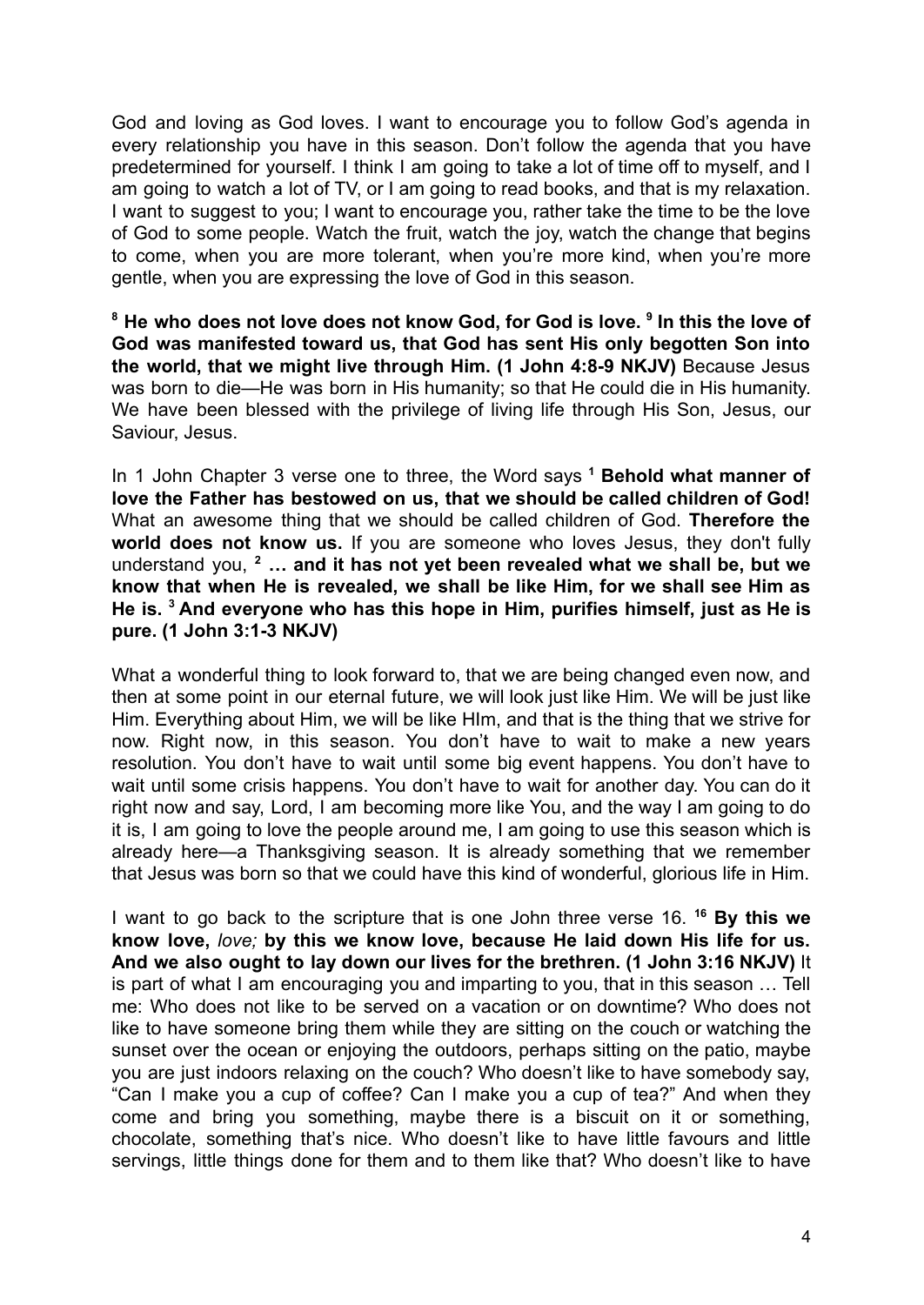someone say: "Can I go to the shop and buy you something and come back with your favourite food item or favourite magazine?" or whatever it is*,* just people thinking about you. Won't you feel special, won't you feel good when someone is doing something for you and just showing you appreciation and just recognising you and they see you they serve you they love you? Who doesn't enjoy that?

And so maybe sometimes people do that on a fairly regular basis because that's their gift, that's the way they show love every day. Then it's your time to honour that love. Respond back and serve them. Maybe it's an opportunity for you to just go: if they are the ones that normally stand in the kitchen, maybe it's time for you to stand in the kitchen with them and talk, just talk, and just have conversations. Make them a coffee, make them a cold drink, make them an ice tea, whatever and just be there with them. Your presence, your conversation, your relationship that you have with them, that fellowship that you have, while they are doing what they do in the kitchen, could be just something that really sparks a sense of "Wow, my day has turned out wonderful".

I'm particularly focused on this aspect of a relationship and the humanity component of us that, like Josef and Mary, pondered the things of God in their hearts. They wondered how they were going to behave as humans and how they are going to approach this new spiritual, divine future that God had put them into. In both cases, it required divine dreams and interventions. I say to you while you're relaxing, ask the Lord. Speak to Him. Say, "Lord, I, ask You, that as I ponder, what will happen in the future? As I wonder what will happen in this year ahead, in the year that is significant because there's been so much chaos and crisis, so much stuff going on in the world. I wonder what it is I can do that can make a difference?"

Well, I can tell you right away, certainly what the Lord really put on my heart to do, is that we have to focus on relationships and be Big and Bold in our relationship development and growth in 2022. So, for me, we're going to go Big and Bold In version 2 in 2022, and we're going to go Big and Bold with relationships. We're going to push the envelope with relationships and see what God can do in covenant. See what God can do as we serve and as we love and as we speak words of gentleness and kindness, and we become the hands of Christ, the mouth of Christ, the feet of Christ, and we begin to do things, first with the people around us in our home and then the people that we're with, in the smaller community of work and or church and then see how that goes from there.

I believe we are going to see that as we do that, God will take the energy that we have in our obedience, and people will come to the shining of His glory. The God of heaven will speak to them, and they will come and worship the King of kings. They will come and glorify His name. They will come bearing their gifts of themselves, and they will come to bring and to know and to understand this great God that is a God of great love and great strength and courage and hope and a source of our life force. When they see it in us and around us, they're going to want more of it. I believe it's going to be one of the great things that God can do in the church; in 2022 is that the church must rise in relationships, rise in love, rise in a purpose that is a divine thing. Yes, we have to ponder these things in our humanity. What it means to us? How do